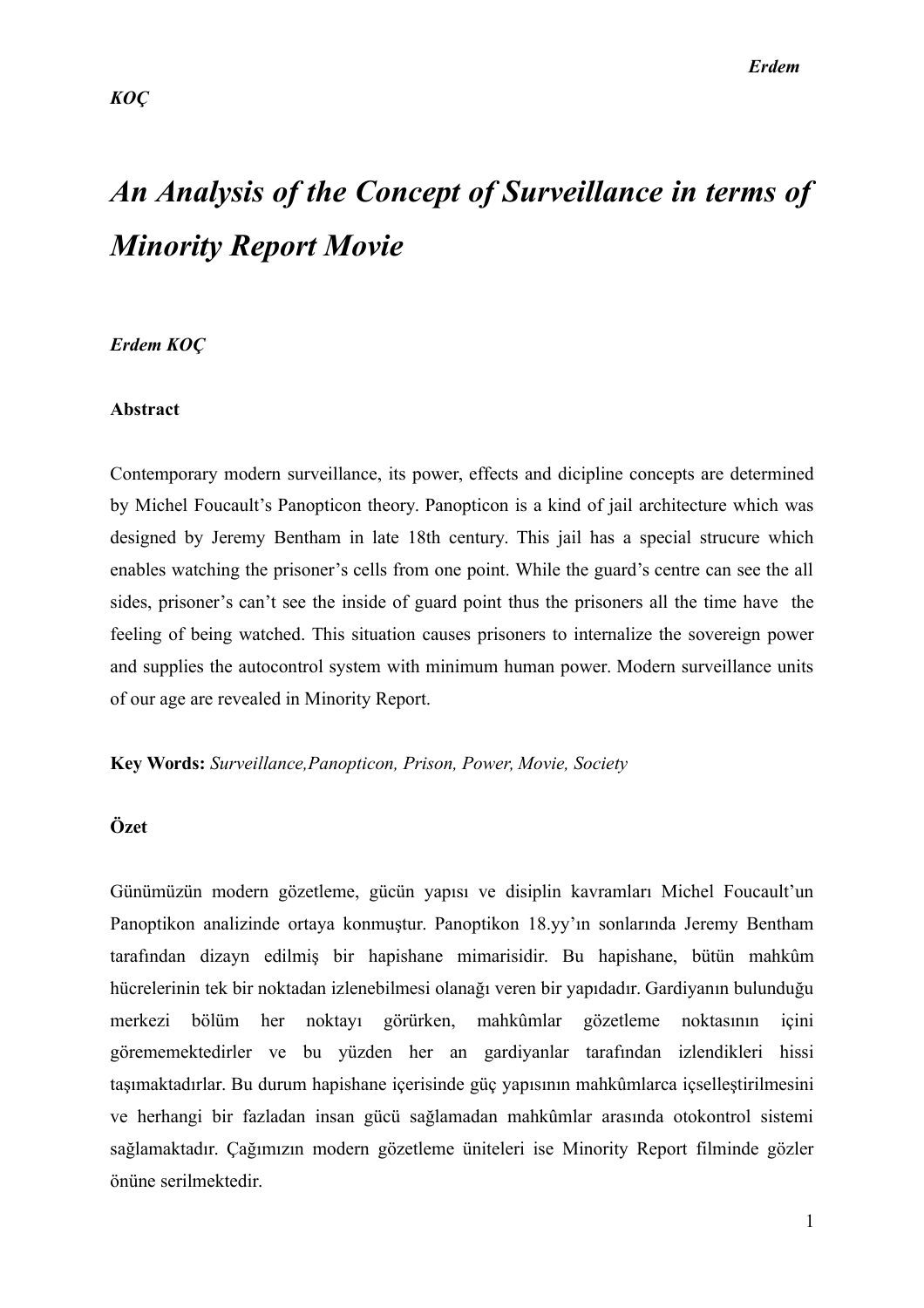#### **Anahtar Kelimeler***: Gözetleme, Panoptikon, Hapishane, İktidar, Film, Toplum*

#### **Introduction**

 In the information society, the whole society has become the subject of control and its inseparable partner, surveillance. "The power of technical control over nature is extended today directly to society" (Habermas, 1971: 56). What happens in the information society different from the past is the increase of control and surveillance via new technologies. Surveillance and control are not limited within the boundaries of the labor process but diffuse to all aspects of life. Therefore, Lyon (2001) sees information societies as also surveillance societies. Here, all people in the society are potentially subject to surveillance. While there were discipline and correction through confinement in Foucault and in Fordism, surveillance societies in the post-Fordist period deals with continuous control without confinement through tracking people in all fields of life.

 This process is not performed by a single entity as the nation-state or the managers unlike the case of Fordist mode of production, but by several entities, such as states, small or large corporations, transnational firms, professional associations and even private households. In the current society, "rather than being concentrated in the hands of a few, disciplinary power appears nearly everywhere, dispersed, and fragmented" (Staples, 2000: 26). The dispersion of surveillance and control to every individual and to every field of life is achieved by means of information and communication technologies as computers, mobile phones, closed-circuit TV (CCTV) cameras, smart cards, satellites, GPS-based locational technologies, and the Internet.

 Thus, Marcuse (2002) has right in considering technology as a form of social control and domination. In order to strengthen their hegemony over the society and to maintain rationality in which everything/everyone is visible and controllable, power holders need to track individuals under the names of crime/risk prevention and efficiency.

The reason of taking precaution helps power to maintain rationality which is based on safety, serenity and welfare. Actually, power aims to ensure both domination over the society and strengthen its authority on the society. Weber defines this situation as "iron cage" of bureaucracy, the principal elements of rationalization. He says "..regarded surveillance as a necessary accompaniment to the increased rationalization of the world" (Ball and Webster, 2003: 11) where people are in the "iron cage" of laws, rules, and regulations.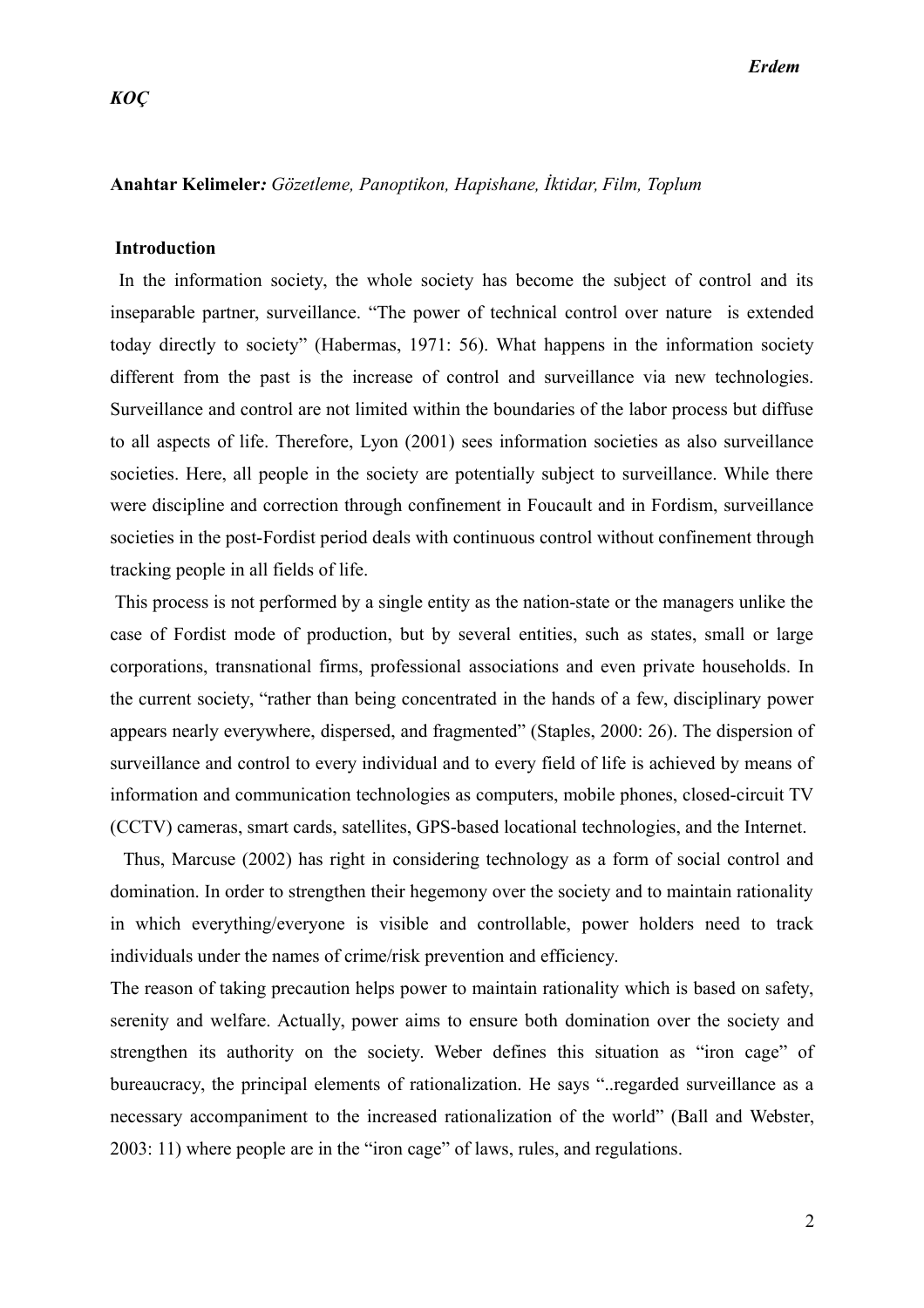The leading tool of rationalization, that is, of achieving predictability and control, is the tracking of such as workers and employees in the workplace, students in schools, consumers in shopping, users of the Internet and, comprehensively, all individuals in the society. Feenberg (1995: 11) states that "rationalization is our modern horizon, and technological design is the key to its effectiveness as the basis of modern hegemonies". The authority still intends to keep people under control not merely through bureaucratization and rules and laws accompanying it, but through technological tools. Although means have changed, rationalization is still the main character of contemporary life. Thus, surveillance practices have been given much importance in order to reach a predictable and controllable environment.

In today"s world, state agencies and private corporations have the capacity to track individuals and to record their personal data through ICTs, more concretely, through surveillance and control technologies, such as CCTV monitoring, biometrics, chip-embedded smart cards, and also the Internet. The monitoring of individuals is not a new phenomenon although it is considered together with the development information and communication technologies in the late twentieth and in the twenty-first centuries.

One of the earliest forms of watching was the neighborhood gaze in order to be sure whether neighbors are good people or they are harmful to the environment and to the common life. It was, and also is, necessary for the security of the community. In addition to such attempts for the safety of the social life, there was also the gaze of people in order to maintain and strengthen social order. In this case, people watched and controlled -as also seen in the current society- themselves and others in order to make everyone obey the rules, traditions, and customs.

Previously, the state agencies kept several records of individuals, and also the private companies did. For example, in addition to surveillance and control over workers, the voting lists, the tax files, and medical records of citizens were written down by related state officials. Besides, the employee numbers and their information were also recorded by both state agencies and private companies.

 The turning point of keeping records of individuals was the computerization in the late twentieth century. The computerization of surveillance has given more capacity and power to monitor people. Before the computerization and digitization of surveillance and control, the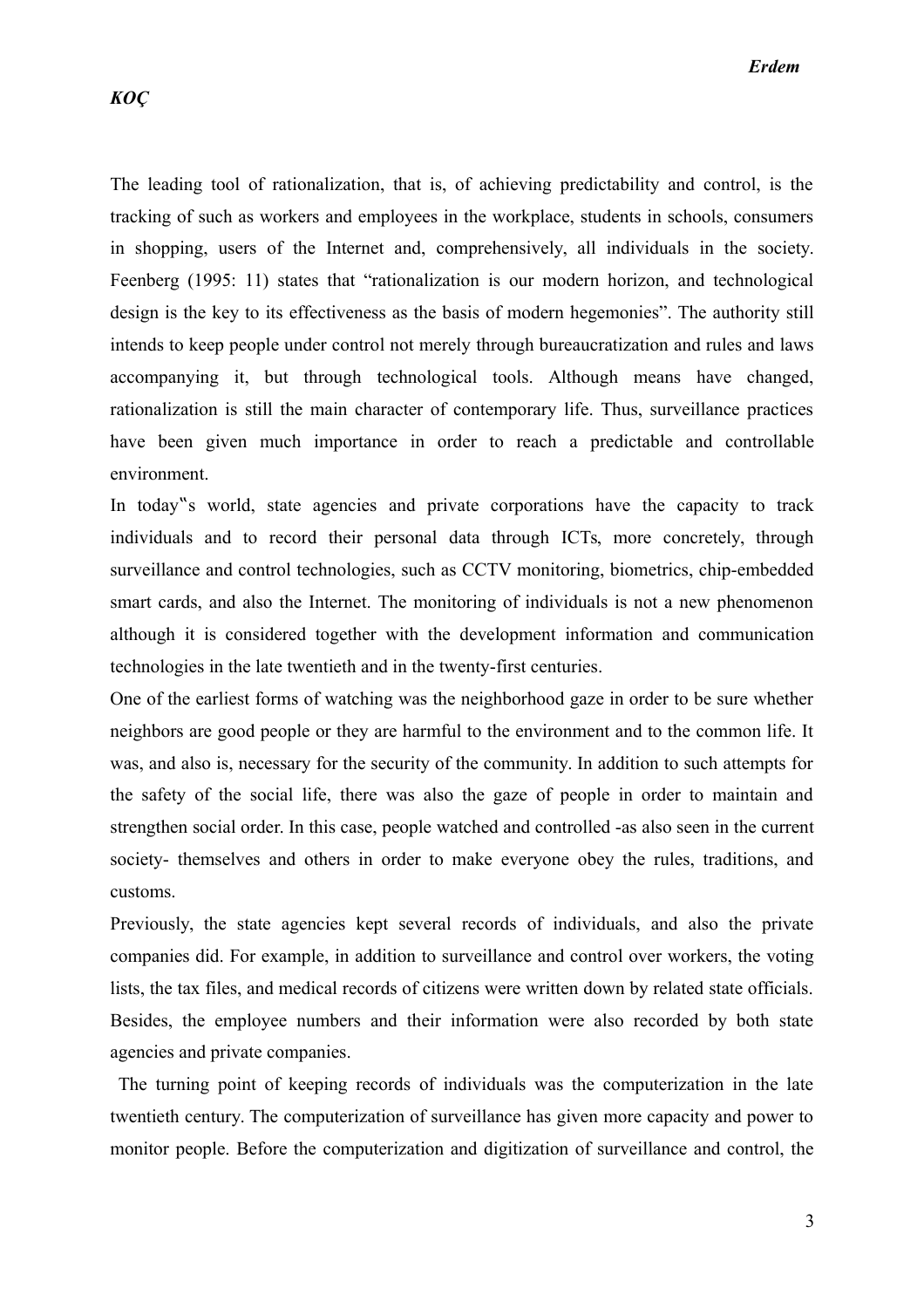monitoring and control activity were realized through face-to-face control. Besides, wiretapping, eavesdropping devices and other techniques of monitoring were used by espionage agents of the states throughout the history. Whether declared or not, the main aim was to prevent risks and to provide social order.

Although keeping records of citizens was largely witnessed in the nation states in the nineteenth and twentieth centuries, it is not peculiar to that period. For example, "recorded counts of population for conscription or for taxation occurred in ancient societies such as the Roman Empire" (Lyon, 2007: 30) in order to get and store information about people. By this way, people were categorized according to their wealth, education, social status, and other dimensions.

As for nation states, in addition to such measures of sorting of people, the census, registration of births and deaths, taxation records, voting lists, and data of criminals have been the forms of systematic surveillance over the society. As for the working life, monitoring for capitalist endeavors was such as recording workers and employees, and their wages and performances. Surveillance as we understand it today emerged with the nation states, modern bureaucracies, and the capitalist enterprises. On the other hand, the measures of surveillance and control in today" s world have become technological and computerized, and their use has gone beyond the abovementioned means.

What is different today from the surveillance in the previous times is the widespread use of technologies and the systematic and institutional structure and functioning of surveillance. Not only in the past but also in today"s world, security and social order are the initial goals of the states. Power always needs to know every event and to get information about every potential threat in the society. Otherwise, it is thought that struggle against risks and uncertainties would be impossible. In order to eliminate uncertainty and spontaneity and to be ready against potential threats, power needs an all-seeing and all knowing eye. This role is performed by surveillance and control technologies through providing a rationality which forms a visible, predictable, and controllable environment.

While a broad definition of surveillance is the close observation of a person or a group of persons, it does not meet the structure and features of surveillance in today"s world. Lyon (2001: 2) defines surveillance as "…any collection and processing of personal data, whether identifiable or not, for the purposes of influencing or managing those whose data have been garnered". Surveillance, in this wise, involves the systematic monitoring of people in every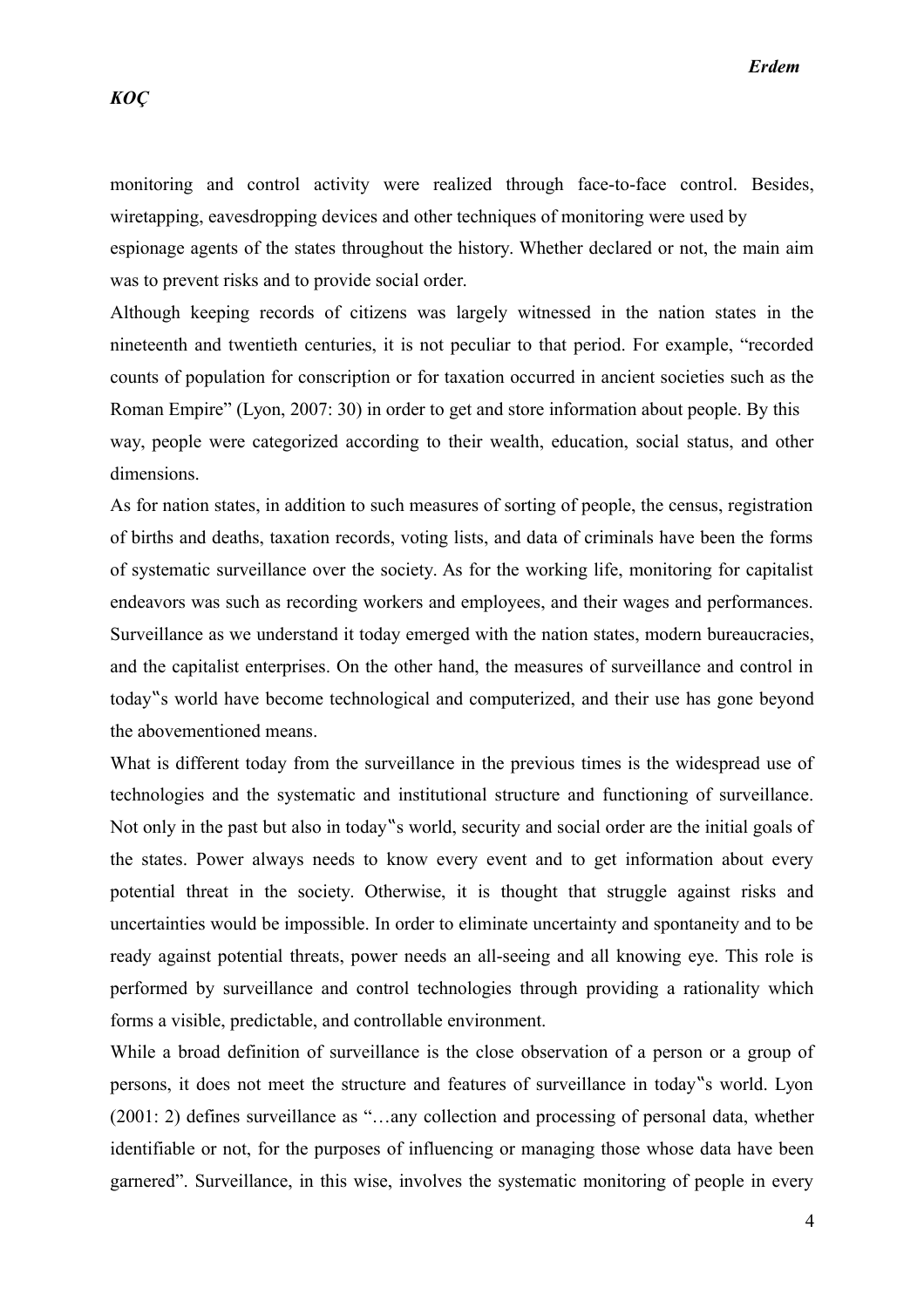field of life and the collection of data about all their actions and communications for the purpose of controlling and managing them by whether governmental agencies or private corporations in accordance with specified goals. These goals are the goals of capitalism, more broadly, of power, which work to cement people to the status quo and to enforce the domination of power over individuals and over the society.

 The state has been the most influential figure and has had a considerable role in the practice of surveillance. States have used several measures to keep their citizens under gaze and control in order to strengthen its power and to maintain social order in the society. Other than ideological means as the media which are very influential in today"s world, states, previously, mostly benefitted from the coercive functioning of state apparatuses as bureaucracy and/or army. These apparatuses of the state have surveilled and controlled the citizens according to the will of the state, of power, to ensure the hegemony and to augment domination of power over the society.

Such a case was taken into account by Orwell (1987) as a dystopia. In this regard, he portrayed, in his novel 1984, the most conspicuous picture in which total surveillance-andcontrol society was described. He narrated the state, the society, the individuals, and their relations in Oceania, one of three countries in the world. The State uses several watching and listening devices in order to keep people under its gaze and control. For example, there are eavesdropping devices hidden behind the pictures on the walls of people's houses and hidden inside tree branches. There is also telescreen, a kind of a television, through which not only people watch and listen declarations of the State, of the so-called Big Brother, but also Big Brother watches every action of the person inside the house even if the telescreen is not open.

In Orwell s dystopia, a totalitarian state was described, in which all people are subject to coercive means of surveillance by Big Brother whether inside or outside their houses and have no chance to question and challenge the structure and functioning of power and of these measures. While considering the practice of surveillance described by Orwell, it can be claimed that today" is society surrounded by new technologies goes beyond Orwell" is dystopia in that current power holders have more opportunities and a lot of technologies, such as cameras, biometrics, smart cards, mobile phones, and satellites, to monitor people in all spheres of life.

While Foucault presented a social reality, Orwell narrated a dystopia in which a totalitarian state, the Big Brother, monitored, controlled, and manipulated actions and even thoughts of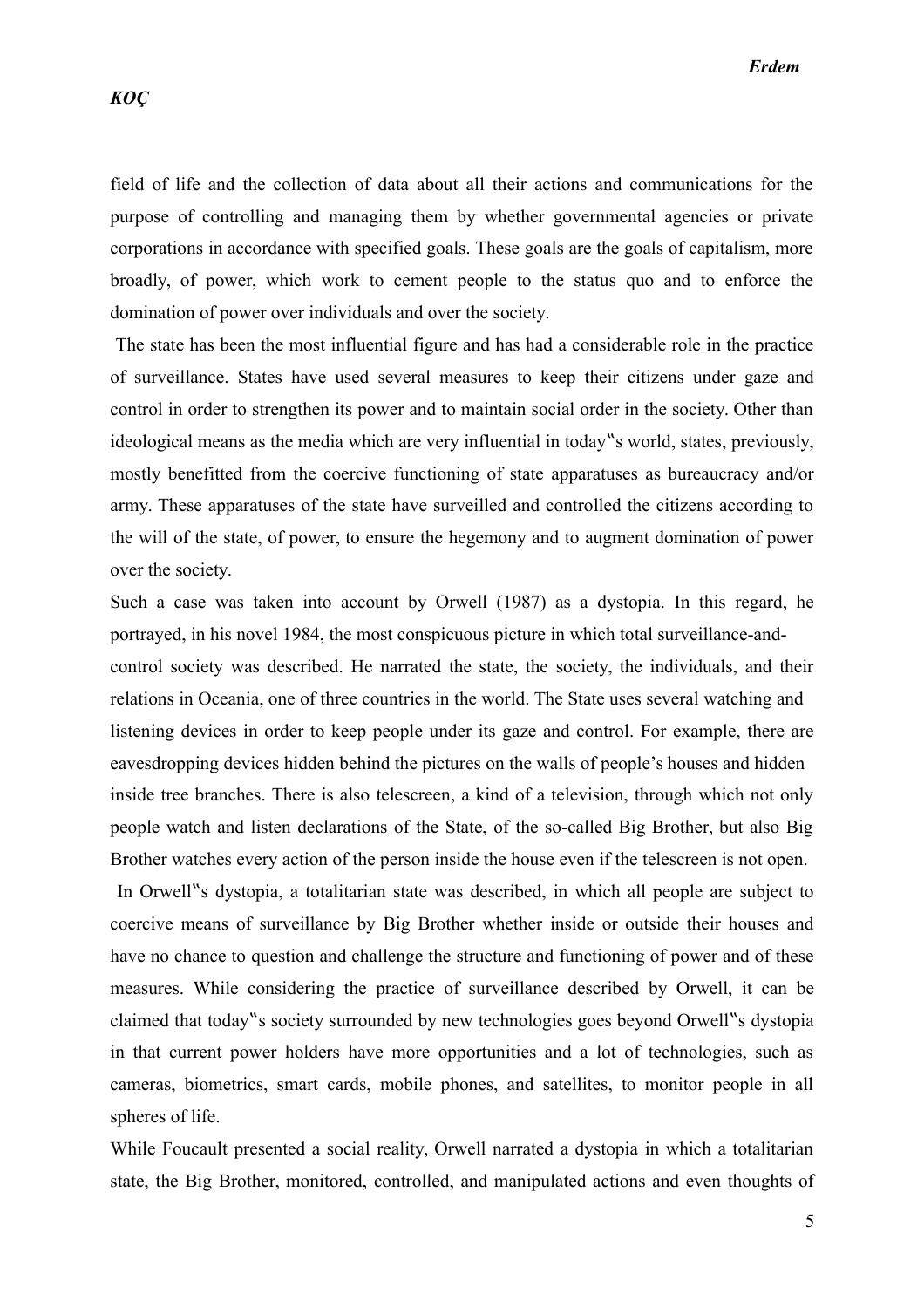people. Thus, "whereas Orwell" is vision could be viewed as a "possible but preventable future" ... Foucault "s Panopticon often appears as imminent and inevitable" (Lyon, 1994: 204). This is because the institutions discussed by Foucault in the case of the Panopticon do not function in the same manner as in the case of the Big Brother in Orwell. While there is no chance of challenge in Orwell"s dystopia due to coercive institutions as army and police, there is the chance of objection but also paranoia due to the comprehensive existence and functioning of surveillance practices in all fields of life.

 On the other hand, disciplinary societies and the sites of confinement of Foucault were no longer the case of the twentieth century. The most influential criticism to disciplinary societies came from Deleuze (1992), according to whom, control societies are taking over from disciplinary societies. He asserts that "we are definitely moving toward control societies that are no longer exactly disciplinary …. no longer operate by confining people but through continuous control and instant communication" (Deleuze, 1990: 174). Paranoia of being constantly monitored has much been instilled into the conscious of people because there is no longer confinement to train individuals, but allseeing eyes everywhere to surveil and control them continuously.

Confinement has no longer been the leading means of the institutions since late the twentieth century, since the development and extensive use of information and communication technologies. Rather than centralized disciplinary mechanisms which train individuals in order to create good -that is, good for the will of power- students, workers, and, finally, loyal and docile citizens, control societies have performed several forms of "free-floating control" (Deleuze, 1992) in all aspects of life in accordance with the same goal. For example, the education is not limited with the school-term period of children but expands to every level of human life; the media, for instance, are the area in which people are continuously being educated or, say, influenced and even manipulated through presenting standardized opinions and standardized forms of lifestyles.

#### **Panopticon and Surveillance**

 The Panopticon was a metaphor that allowed Foucault to explore the relationship between; 1.) systems of social control and people in a disciplinary situation and, 2.) the powerknowledge concept. In his view, power and knowledge comes from observing others. It marked the transition to a disciplinary power, with every movement supervised and all events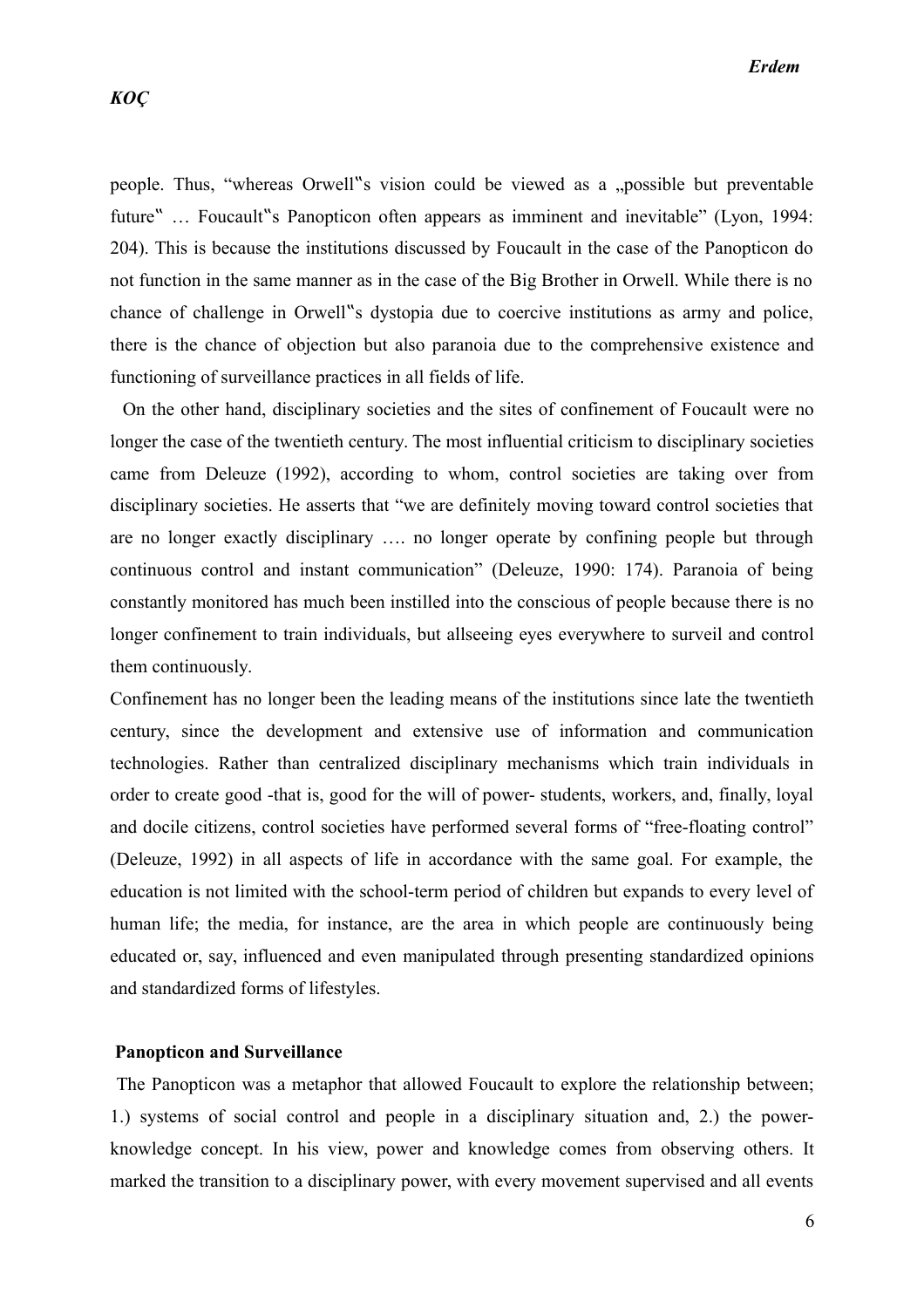recorded. The result of this surveillance is acceptance of regulations and docility - a normalization of sorts, stemming from the threat of discipline. Suitable behaviour is achieved not through total surveillance, but by panoptic discipline and inducing a population to conform by the internalization of this reality. The actions of the observer are based upon this monitoring and the behaviours he sees exhibited; the more one observes, the more powerful one becomes. The power comes from the knowledge the observer has accumulated from his observations of actions in a circular fashion, with knowledge and power reinforcing each other. Foucault says that "by being combined and generalized, they attained a level at which the formation of knowledge and the increase in power regularly reinforce one another in a circular process" (Foucault 1977).

For Foucault, the real danger was not necessarily that individuals are repressed by the social order but that they are "carefully fabricated in it" (Foucault, 1977), and because there is a penetration of power into the behaviour of individuals. Power becomes more efficient through the mechanisms of observation, with knowledge following suit, always in search of "new objects of knowledge over all the surfaces on which power is exercised" (Foucault, 1977).

#### **Minority Report Movie**

 Minority Report is a film directed by Steven Spielberg and scripted after a short story by science-fiction author Phillip K. Dick. It tells the well-known tale of one who believes in the perfection and legitimacy of the system, until inevitably he himself becomes its victim. Tom Cruise plays John Anderton, chief of a special police unit, that in the Washington of a near future is conducting a field experiment, in the center of which are the so called 'Pre-Cogs' – humans, who are capable of telling future crimes, which, as the film rightly suggests, for them is rather a curse than a gift. But with their help, crime rate has dropped to zero, because Tom Cruise and his high-tech special 'Pre-Crime' unit can prevent crimes before they are de facto committed. On its surface the film reflects the philosophical question about whether a person can be punished for a crime he or she has not yet committed. But philosophical speculations on moral antinomies are quickly put aside, when Anderton himself suddenly turns up on the list of future criminals. The film then follows the conventional topoi of pursued innocence, of the hunters and the hunted, who is willing to risk all in order to proof not only that he is innocent, but also to reveal who is behind all this, who has set him up. Anderton is convinced he is not guilty, because he does not even know the person he is supposed to kill within the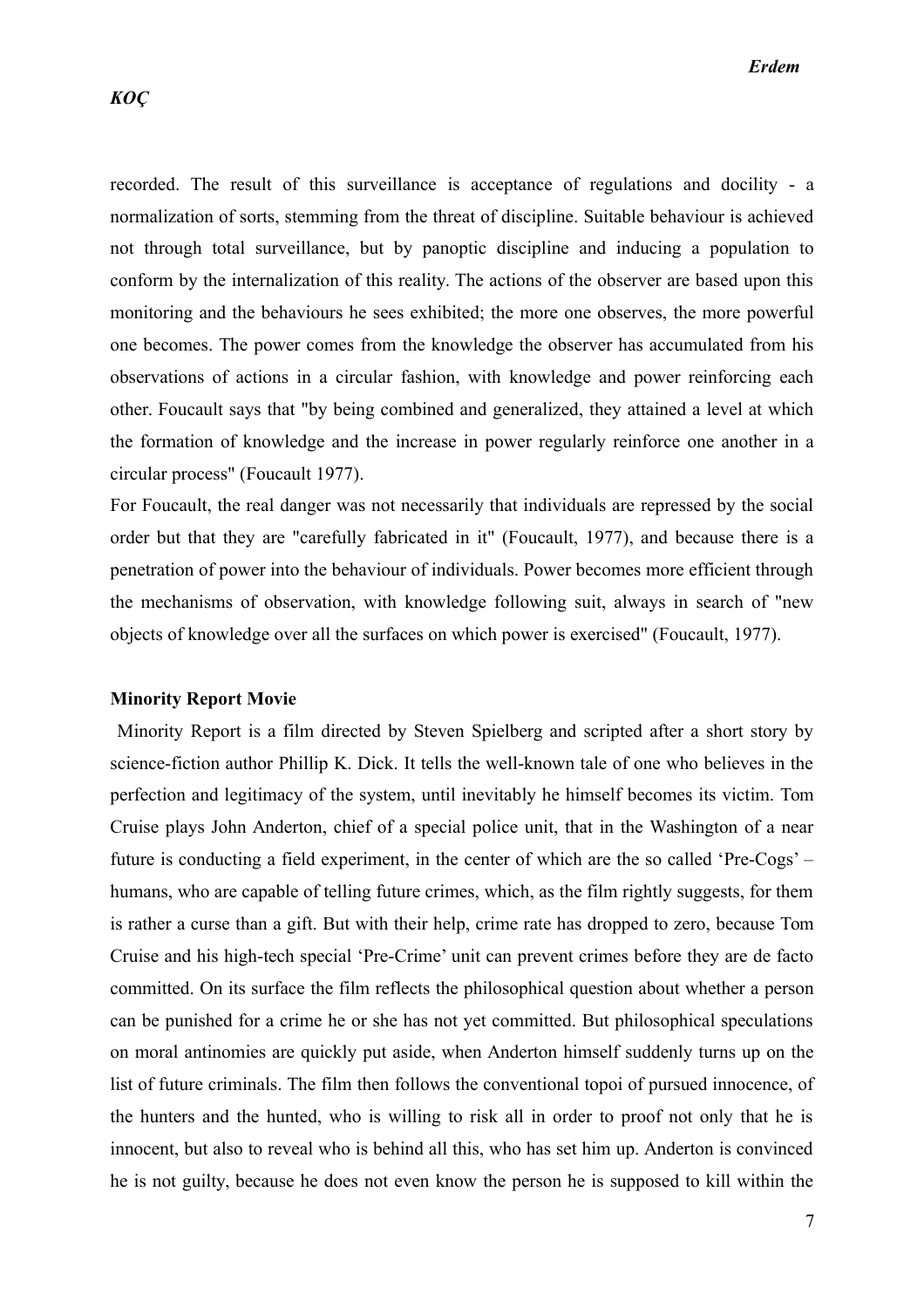next 48 hours. The audience is led to believe that he was framed. While the Ex-Cop on the run is hunted ruthlessly by his former colleagues, the film sketches out the portrait of a society under total surveillance. The police deploy a huge array of surveillance technology, including cameras, heat sensors, extensive electronic databases, biometrical access control and even little robot spiders that can spy into the most remote corners of a building. However, the movie Minority Report doesn't stop at this Orwellian picture of the all-seeing, all-knowing state. It goes further than this. Private corporate enterprises seem to have even more power of controlling every citizen's movements or consumer habits. When Anderton, still on the run, walks past a 'smart' billboard, the irises in his eyes are automatically scanned and so his identity is biometrically verified. "John Anderton, you look like you could use a Guinness!" the talking billboard calls out to him. The hunted one has no choice but to take the path of Oedipus, the blind visionary of Greek mythology. He has his eyeballs surgically removed and replaced by the pair of a different person. Since he knows the surveillance system and its technologies and has worked for the police, Anderton for a while manages to stay one step ahead of his pursuers. But he doesn't manage to escape from fate: He really kills the person, and in exactly the same way as the 'pre-cogs' have predicted. He knows technology, but he doesn't know himself. The message of the movie: Technology doesn't fail. It is humans that fail. That is precisely Anderton's dilemma. He trusts a system, which threatens his life and has put him into an inescapable situation. In the end, he finally escapes and uncovers the plot that had been laid against him, because he stills believes the predictions the pre-cogs make. He succeeds, as soon as he starts using the surveillance system against his enemies. He never attacks it directly – rather, he implodes the Kammerer: Video Surveillance in Hollywood Movies Surveillance & Society 2(2/3) 470 system by uncovering the inherent antinomies and contradictions, that have always been at once the conditions of the working of the system and, finally, it's undoing. The 'System' itself does not make any mistakes, only the human interpreters, who have not learned to read the images properly. In the interpretation of the images, they used a narrative logic, where a 'logic of the image' should have been applied.

#### **Concept Of Surveillance in Minority Report Movie**

 While the concept of surveillance is detemined as permeating the private life, this concept is moved one step forward in Minority Report movie and the mechanism of surveillance is at the level of analysing someones possible future attidutes and punishing in advance. In this dream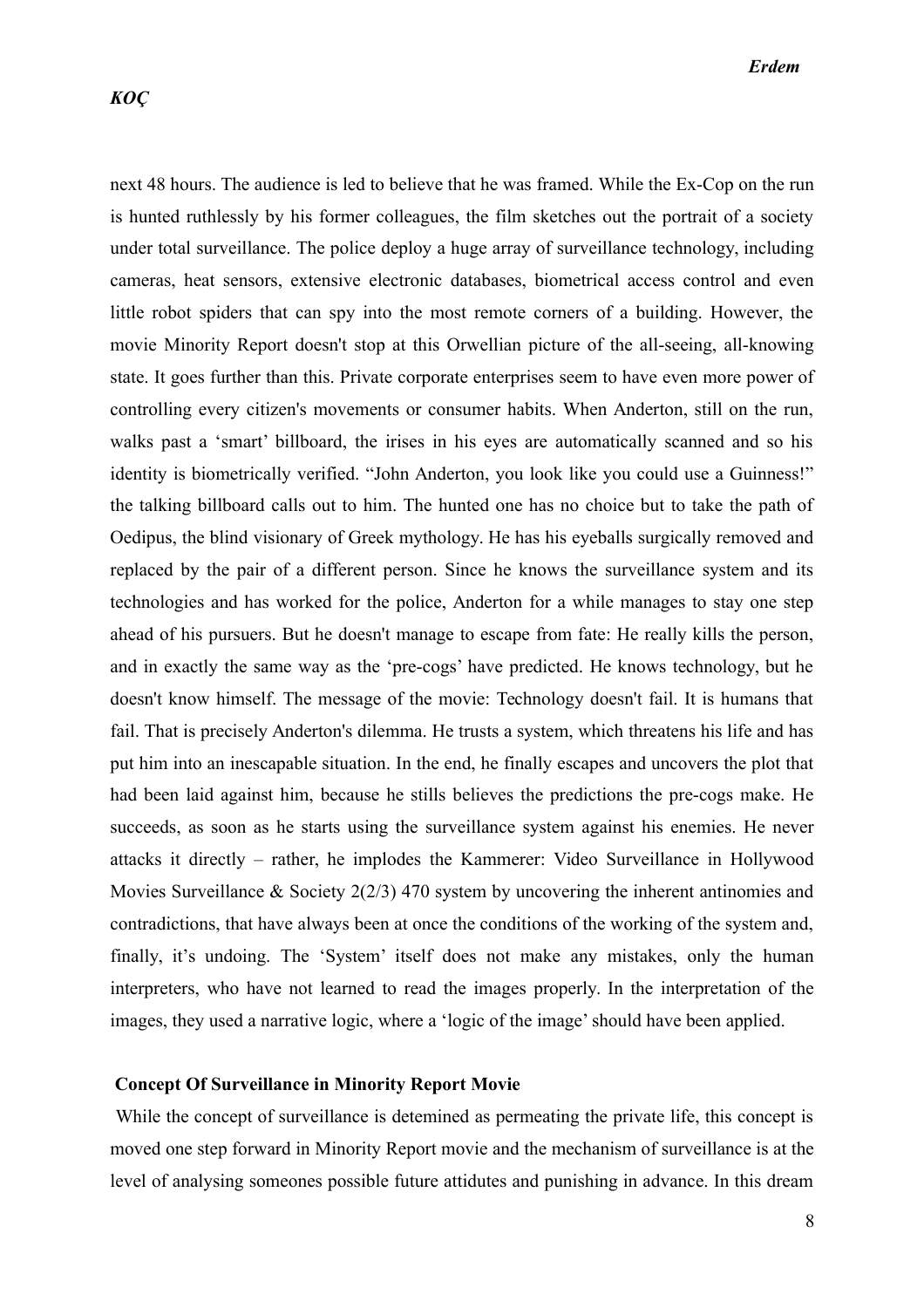world, talented people can see the future crimes and thus prevent the possible negative facts which may harm the society. Minority Report movie emphasises the phenomenon of surveillance which restricts the individual freedom and social pressure. The movie tries to show that a semi-utopic world can be established with the help of preliminary detection of crimes in terms of surveillance. But the system which is based on *colonization of the subconscious*, collapses again due to the human fault.

 Surveillance and justice elements are the basics of Minority Report movie. Due to overdose surveillance, there is almost no privacy in human life. Another determining element of the movie is surveillance is not only practiced by the official authority but also civilian authorities. (Kammerer, 2004: 468). This case is obviously seen in two scenes of the movie; in the first scene, while Anderton (Tom Cruise) is trying to escape from his followers the picture is shown in different angels; side profil and overhead shot. These scenes are trying to prove that it is impossible to escape while living in the World of surveillance. In the second scene, while Anderton is being an eye surgery in order to escape from surveillance. This scene shows how the civilian surveillance in shopping centres are in advance.

According to Benjamin Muller, " *It is possible to evaluate the politic institutions in Minority Report movie.Industry's elements and policies are taken into considerartion in Hollywood Films within the subject of biometrical technologies and it is praised.* "(Muller 2004:286) Michael Shapiro handles this issue from different point of view. According to his definition, the protagonist's (John Anderton ) having a painful eye surgery to avoid retinal-based identification symbolizes a person who tries to avoid from being a destructive character;*"Anderton wants to change his body into surveillance system… Thus he has a selfevasive charecter. When the police's first attempt to catch him, he says everyone escapes and then he runs. This indicates the escaping from coding system and its elements." (2005:30)* 

 According to Shapiro, Anderton's body scene at the beginnig of the film, symbolizes the surveillance mechanism of the power.

 "Minority Report" movie describes a total surveillance society in which all people are under constant surveillance and control. And authorities want to control the future in addition to the current time. While potential crimes are foreseen by three psychics called as precogs, every current action of individuals is seen by authorities through, for example, iris-scanning devices. These devices, located everywhere such as on the subway, have the capacity to identify all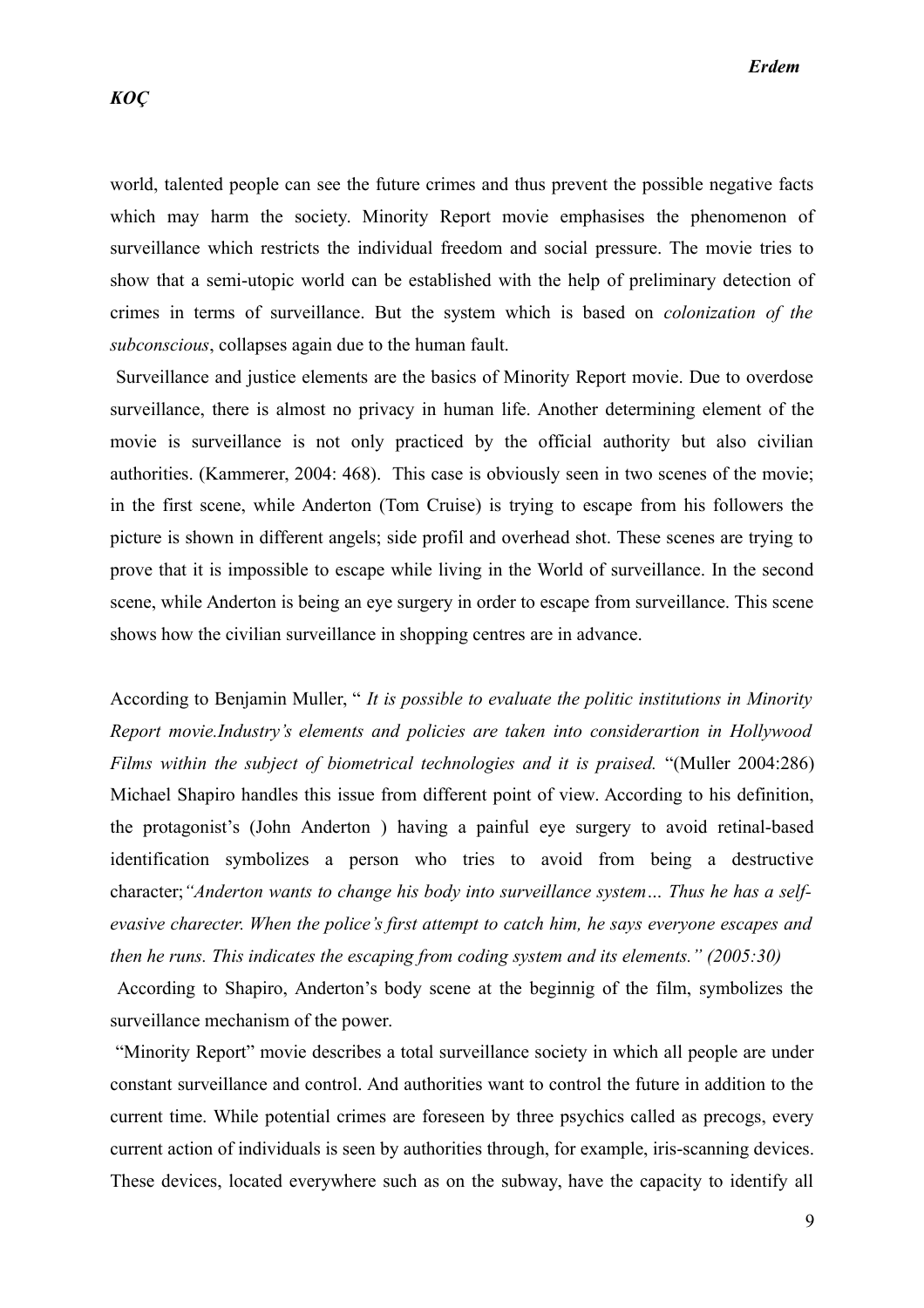individuals. Iris, thus, has become the ID of the individual, which means that one s escape from tracking is only possible through removing his/her eyes, as witnessed in the movie. In addition, as presented in the movie, people continue their daily lives with iris trackers all around the city as if these devices are natural parts of their lives; for example, they are irisscanned for identification not merely in workplaces, public transportations, or official buildings by biometrics-equipped cameras, but also in their own houses by spider robots at any time. The issues handled in this movie can be regarded as the signs of an Orwellian State, in which the Big Brother has a considerable and effective technology and power to spy on their citizens everywhere and every time, and to control them constantly. Here, it is implied that people feel themselves weak and desperate against the surveillance and against the power behind the surveillance structure. In the movie, surveillance system which has an all-seeing and all-knowing power is not only the fact of the science-fiction, but is also presented as the realities of our daily lives. The movie implies that surveillance exists in the current society for public safety and for the benefit of all people. Live safety through surrounded by cameras and live safety under the constant surveillance of power, in short, live "safety in prison" (Goldsmith, 2006). Besides, Minority Reort movie implies that living with surveillance devices around us is not an exceptional case of the human nature, but is a usual condition of the current society.

## **Function of the Surveillance**

In today's world, the surveillance mechanism is serving a lot of positive aims; like, creation of secure areas, protecting of valuable things and our loved ones. Wherever people may go, they are always under surveillance. At first glance, this situation seems bona fide and useful for society, but due to the extreme surveillance mechanism it started to have negative consequences on society.

 The basic aim of the surveillance is to prevent possible crimes in advance. But later on, it causes disappearance of private life which is guaranteed by the law and society start to have a worried and anxious type of mood. Because they start to have a feeling that any act or any word may turn them as a threat. Thus, people start to develope an autocontrol mechanism in order to avoid from it.

Surveillance is started with Panopticon and developed with Minority Report. Baudrillard describes this situation like this;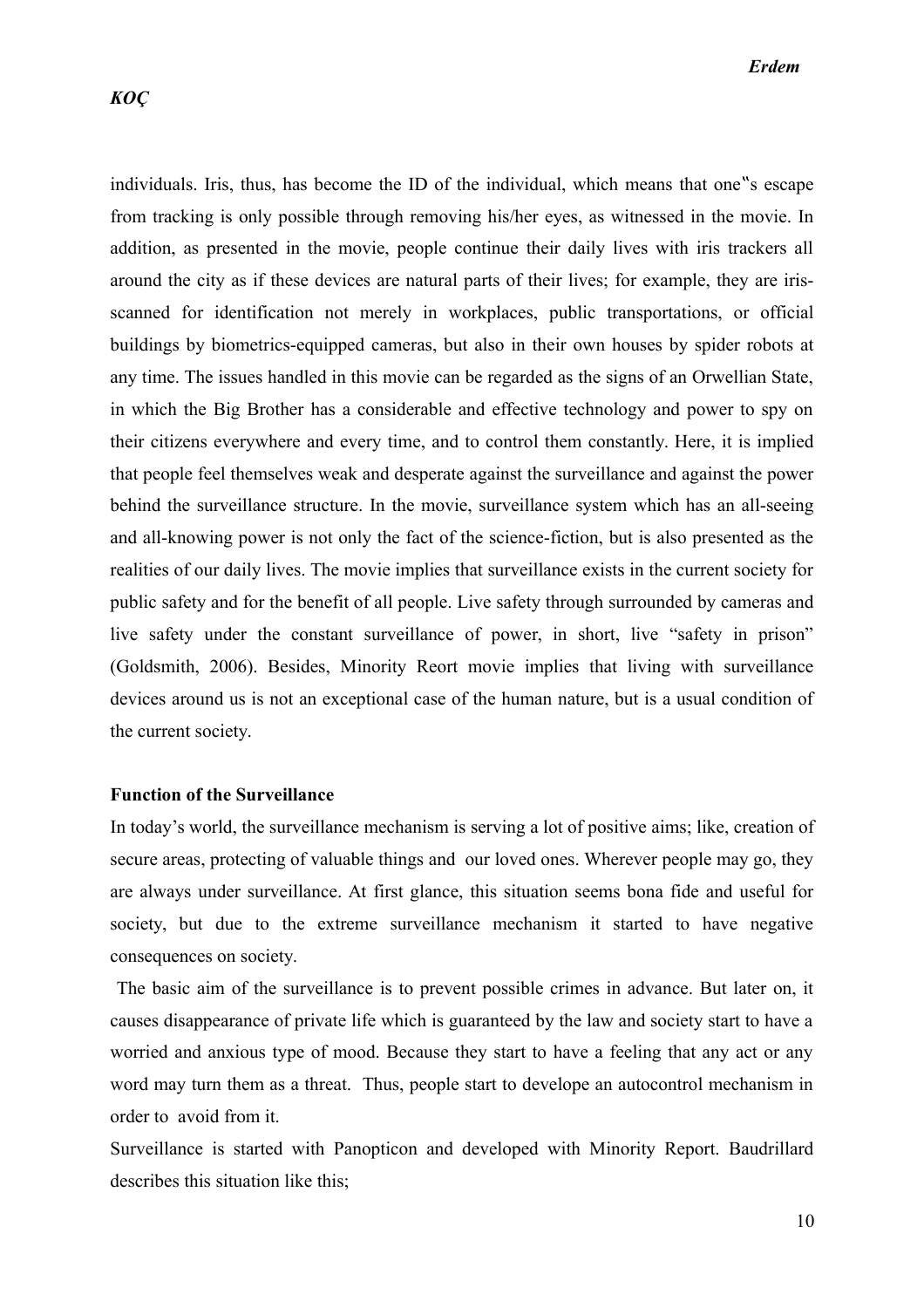*Erdem*

## *KOÇ*

 " *Masses change directions of all the things in blocks and transforms it into display which are sent to them. No other code is required fort his. They don't have a problem like meaning. They do not resist. They prefer to shift everything into a formless lump of meaningless and into a circle of stimuli that spans all directions" . (Baudrillard,2006).*

Surveillance concept has reached to the peak with the Minority Report movie. Today, with the help of the growing technology, people are under surveillance at buildings, offices, airports, schools, shopping centres and almost everywhere through security cameras and electronic identity cards. At first glance, it seems that these surveillance are practiced due to security reasons but dramatically these performances eliminates the privacy in personal life and reveal people's choices. For example, Migros markets customer cards seems that they supply discounts and special advantages to their loyal customers, but with the help of this magnetic card, Migros company can observe their customers shopping frequency and shopping trends. So, Migros company has create a type of surveillance and supervise centre in itself.

This type of surveillance is considered as "usual" by the majority of the society, on the other hand some group of people think that this is a problamatic situation in terms of privacy and even they prefer to move to rural areas in order to live a pastoral type of life. According to George Simmel, *"The deepest problems of modern life arise from the effort of the individual to protect his or her own existence independence and individuality, against the dominant forces of society, against the weight of historical heritage, external cultures and life techniques."(Simmel, 2003)*.

#### **Surveillance in Popular Culture**

Popular culture, through movies, TV shows, series, and even games, leads to the emergence of individuals who are subject to the indoctrinations of dominant ideology, of power; this is because popular culture introduces standardization and pseudo-individuation to human life (Horkheimer and Adorno, 1996). To clarify, products of popular culture present us standardized forms of opinions and lifestyles which are imposed according to the will of power. As also pointed out by Marcuse (2002: 52-53), "a rising standard of living is the almost unavoidable by-product of the politically manipulated industrial [or, say, information] society". Power wants individuals and the masses think, decide, and live in accordance with these standard forms. To concretize, in almost all TV series, for example, in Turkey, the existing social relations, the existing relations of production, the specified function of woman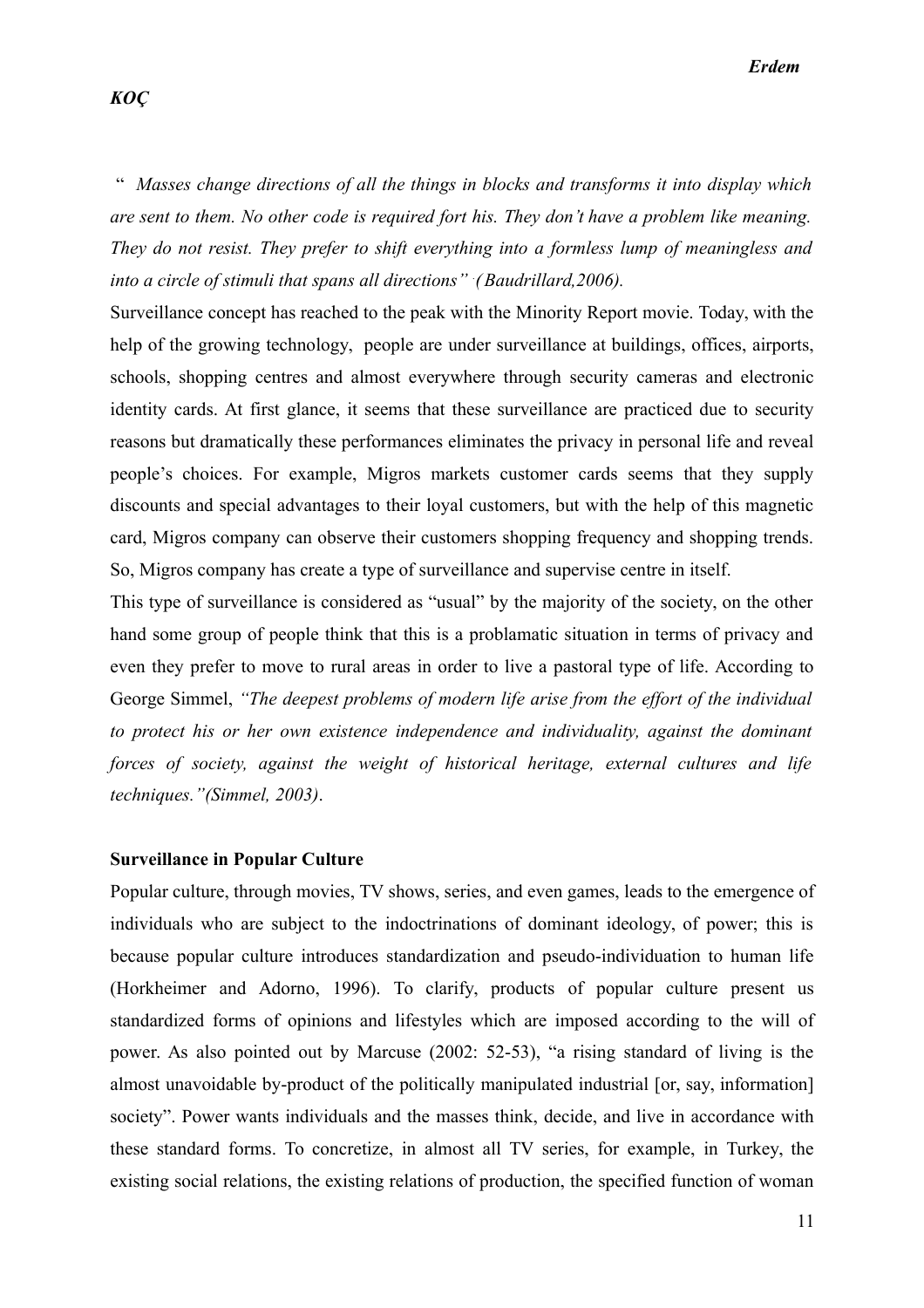in the society, the superiority of social order over liberties and over challenges are broadcasted and presented in the same manner, in the viewpoint of dominant ideology. Furthermore, such indoctrinations of popular culture "…impede the development of autonomous, independent individuals who judge and decide consciously for themselves" (Held, 2007: 106). This case is the cause of pseudo-individuation which means that the individual is open to the manipulation of the popular culture, thus, of power. Besides, this is the individual who does not criticize, challenge, and/or question these manifestations of power which function to create obedient people.

In addition to such outcomes of popular culture, it also has an effect and function in the "production of consent" (Hall et al, 1978). In order to get the consent of the masses, fields of popular culture function ideologically in the legitimization of surveillance technologies. In movies, TV shows, and series, several surveillance techniques are used in order to present that these techniques are usual issues in the current society and that people can potentially be tracked at anytime and anywhere. Mathiesen (2006), in this issue, points out another notion in the discussion of panopticism concerning the media: synopticism. While panoptical surveillance means that the few watch the many, synopticism means that the many watch the few. He mentions that the media have this synoptical structure through which manifestations of the few, of power, are reached to the many. In this context, reality TV shows are one example where synopticism is witnessed. The masses watch behaviors and even personalities of one or more individuals. Thus, as declared by Mathiesen, we live in "the viewer society" where the many see the few. Mathiesen takes into account the complementary relation between the media and the surveillance technologies; he sees the functioning of the synoptical surveillance, of the programs via the media as "means or potential means of power in society" (Mathiesen, 2006: 48).

There are reality shows on the TV, the examples of the viewer society, which are designed on the basis of the practice of surveillance. Various formats of Big Brother in various countries are one of the basic examples concerning reality shows in which viewers watch all actions, behaviors, speeches, and, thus, personalities presented to them. For instance, TV shows as various Big Brother programs in different countries, such as "Biri Bizi Gözetliyor" in Turkey, portray, in a way, the relation between the mass media and the concept of surveillance. They all imply us that surveillance is a natural and usual phenomenon in the human life and in the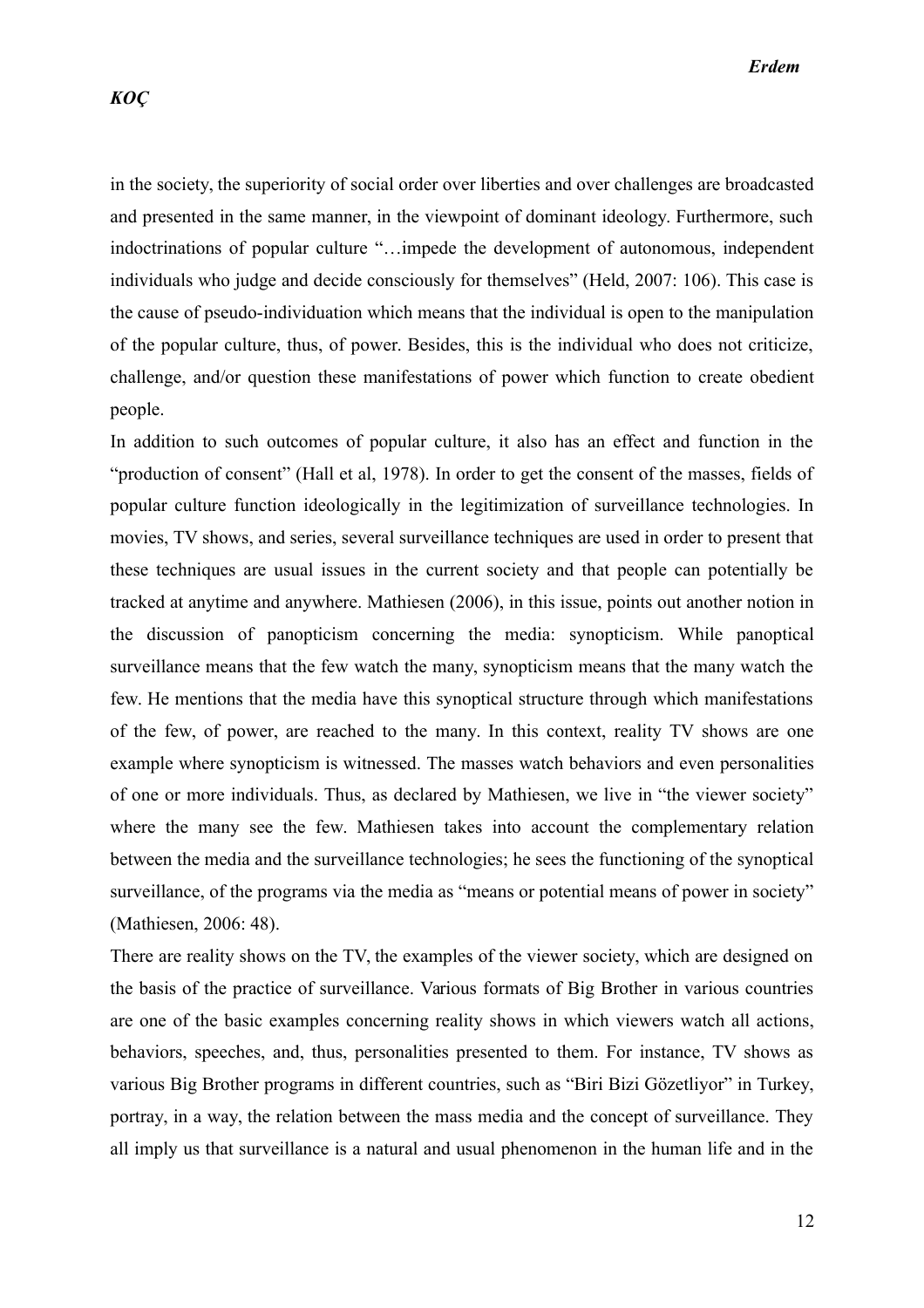social life, that it does not erode privacy as seen on the screen, and that there is no reason to question the existence and functioning of the surveillance practices in our actual lives.

Similar case is also seen on TV programs, the so-called reality programs broadcasted during the daytime, which present private lives and personal problems of individuals and families. Such programs and viewers" excessive interest on them introduce that this form of surveillance is similar to neighbor surveillance witnessed in all societies. People, interested in the lives of their neighbors, accordingly, show great attention to these programs. In this respect, there occurs the notion of "scopophilia" (Lyon, 2006a), or, in particular, the voyeur gaze, which means the love of looking. What is the difference of today s scopophilia in the case of synopticism from that in previous times is its technology-intensive feature; the boundaries of neighborhood gaze have extended so much that people can witness private lives of other ordinary people via the mass media.

The status quo is reinforced, potential objections and challenges are minimized, and selfcontrol of people due to the fear of the all-seeing and all-knowing eye is maintained through the effective functioning of the products of popular culture. They "…serve to enhance political control and to cement mass audience to the status quo" (Held, 2007: 88) through "controlling individual consciousness". Through the effective functioning of not only popular culture but also other institutions in the social life, surveillance and control have introduced as usual, natural, and routine elements of human life and of contemporary society; thus, it has become a culture in living.

#### **Conclusion**

 It is the fact that several technologies have been employed, in the last decades, not merely to improve economic and social development, but also and more notably to increase surveillance and control over individuals and over the society. While, previously, the criminals and suspects were subject to being tracked, today, whole society has become the subject of surveillance and control practices. Being innocent and harmless does not necessarily lead to the escape from being surveilled.

Surveillance and control and their technologies and practices are regarded by most people as a necessity and precondition of today"s so-called risk societies due to the increasing demand of security. Together with the introduction of these technologies into our lives, we have faced with several technologies surveilling us and all our actions.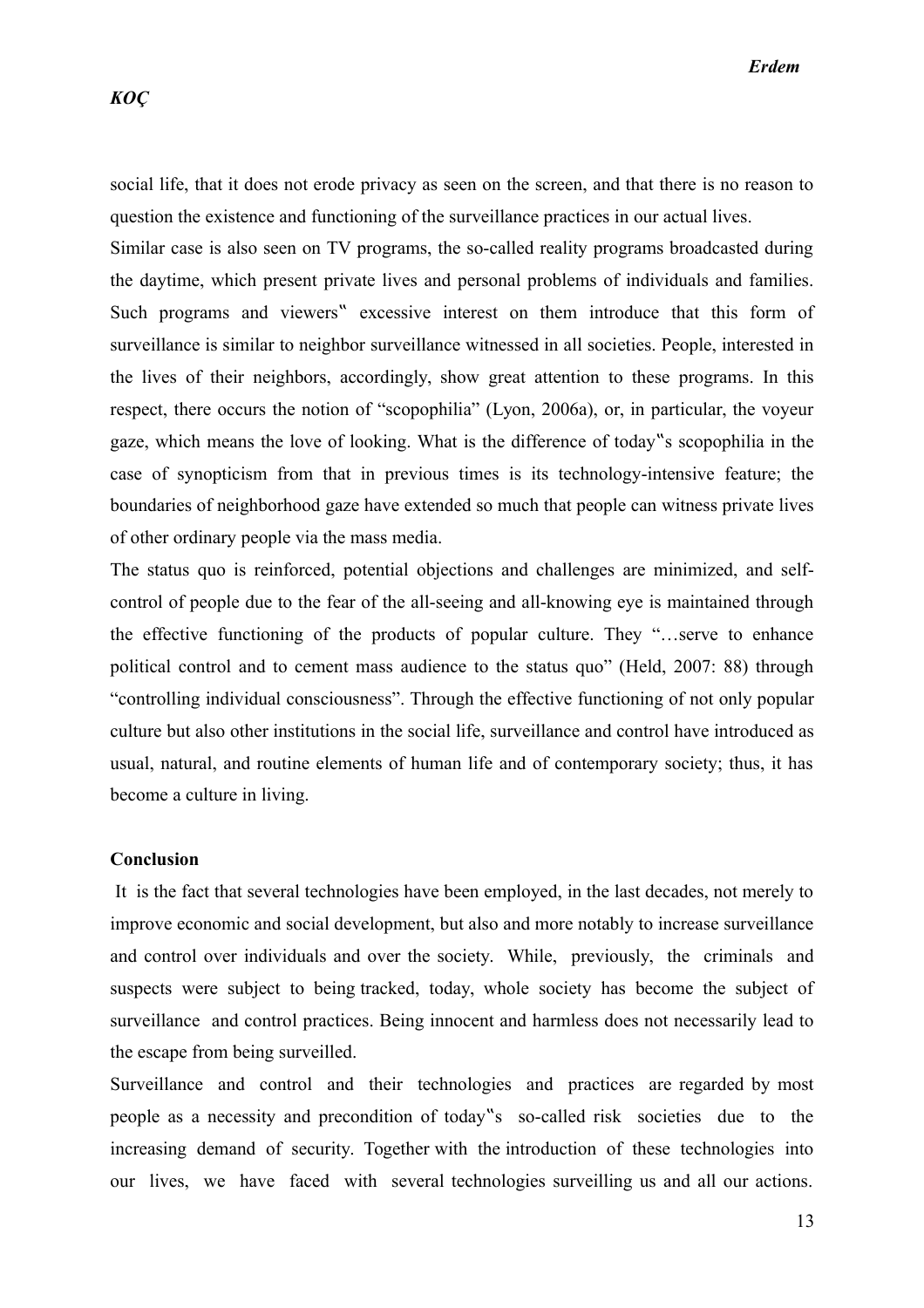Children grow up with cameras around them, students are always under the control of their parents and school authorities, employees work with several monitoring measures used as a managerial control and, overall, all individuals live surrounded by cameras and other forms of surveillance every day and every time. In addition to being monitored by the cameras, their personal data are gathered and stored by others while they are using credit cards, mobile phones or loyalty cards of supermarkets, or while surfing in the Internet. Personal data of individuals mayeasily be reached by anyone; we do not know who use these data how and for what purposes.

As a result, the surveillance element has begun with a sense of curiosity in human nature and has become an inseparable whole with life in the modern age together with social changes and developing technology. The powers that hold power in the social system are constantly scarce of the oversight mechanisms in order to sustain their own hegemony,and they perceived people as the potentials that could put their power in danger and almost overlooked the people by ignoring the boundaries of individual freedoms. This concept, which has become more prevalent in large metropolises where industry and capitalism dominate, and draws people out of their will. Those who do not want to be included in this system within individual preferences and possibilities have moved or looking forward to move to rural areas where there is no great interest.

#### **Works Cited**

- Ball, K. and Webster, F. (2003), "The Intensification of Surveillance", in K. Ball and F. Webster (eds.), The Intensification of Surveillance: Crime, Terrorism and Warfare in the Information Age, London: Pluto Press, 1-15
- Deleuze, G. (1992), "Postscript on the Societies of Control", October, 59, 3-7
- Feenberg, A. (1991), Critical Theory of Technology, New York and Oxford: Oxford University Press.
- Habermas, J. (1971), Toward a Rational Society: Student Protest, Science, and Politics, London: Heinemann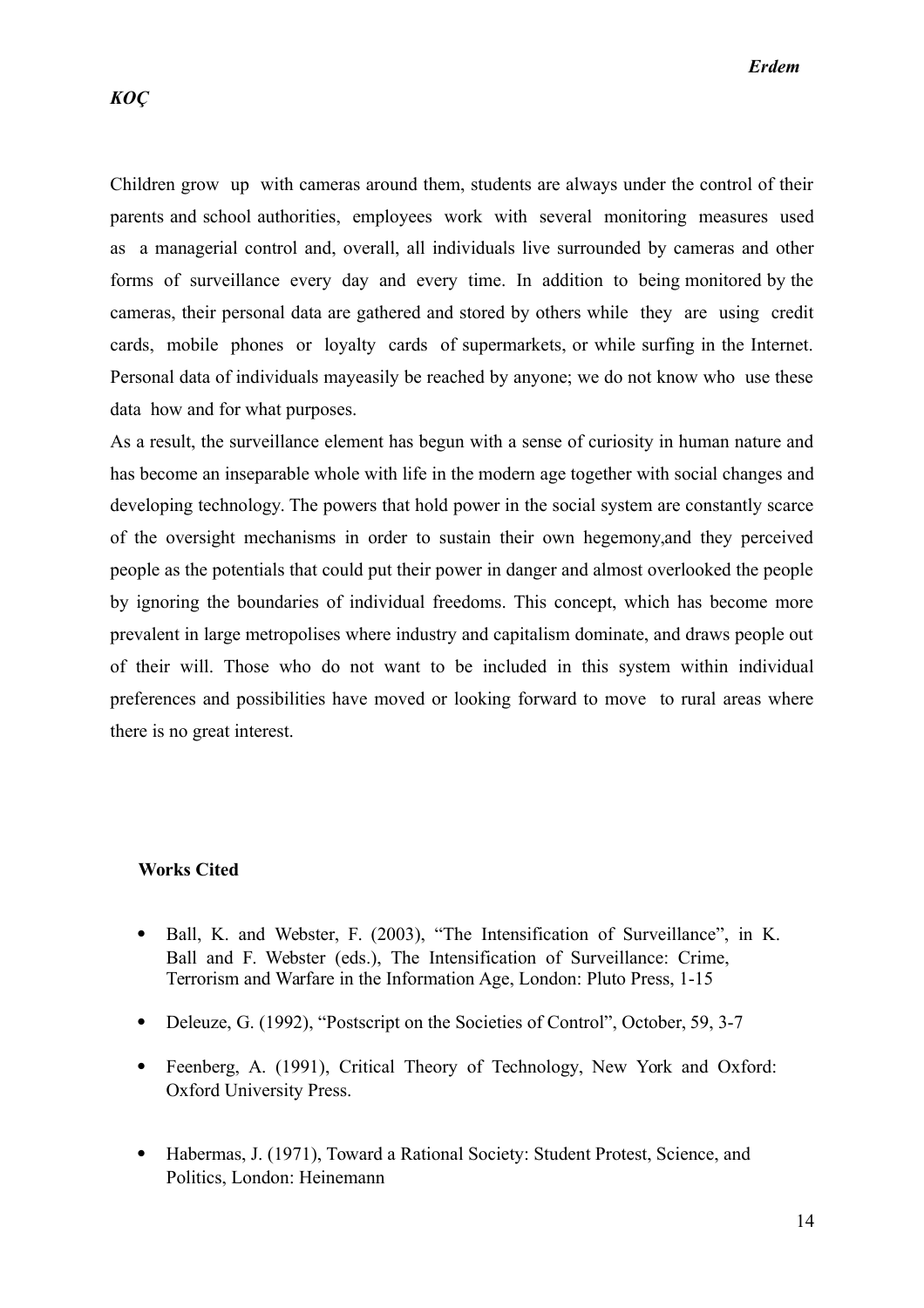- Held, D. (2007), Introduction to Critical Theory: Horkheimer to Habermas, London, Melbourne and Auckland: Hutchinson
- Hoberman, J. (25 Haziran 2002). "Private Eyes", villagevoice.com. <http://www.villagevoice.com/2002-06-25/film/private-eyes/1/>
- Horkheimer, M. and Adorno, T. W. (1996), Dialectic of Enlightenment, New York: Continuum
- Jean Baudrillard, '*'Sessiz Yığınların Gölgesinde; Toplumsalın Sonu'*', Çev: Oğuz Adanır, Doğubatı Yayınları, Ankara, 2006, s. 42.
- Kammerer, Dietmar, "Video Surveillance in Hollywood Movies". *Surveillance and Society* 2.2/3 (2004): 464-473
- Lyon, D. (2001), Surveillance Society: Monitoring Everyday Life, Buckingham and Philadelphia: Open University Press
- Lyon, D. (2007), Surveillance Studies: An Overview, Cambridge: Polity Press
- Marcuse, H. (2002), One-Dimensional Man: Studies in the Ideology of Advanced Industrial Society, London and New York: Routledge
- Mathiesen, T. (2006), "The Viewer Society: Michel Foucault"s "Panopticon" Revisited", in C. Norris and D. Wilson (eds.), Surveillance, Crime and Social Control, Hampshire: Ashgate, 41-60
- Michel Foucault, **Hapishanenin Doğuşu,** Çev. Mehmet Ali Kılıçbay. İmge Kitabevi. 2. Baskı. Ankara 2000, s. 329.
- Michel, Foucault 1977. Discipline and Punishment: The Birth of the Prison. Trans. Alan Sheridan. New York: Vintage Books.
- Michael Shapiro, 2005. *Sovereign Lives: Power in Global Politics* Routledge; New edition edition (20 Oct 2005): 142-146
- Muller, Benjamin J., 2004, '(Dis)qualified bodies: securitization, citizenship and 'identity management'', *Citizenship Studies*, 8:3, 279 – 294
- Orwell, G. (1987), Nineteen Eighty-Four, Harmondsworth: Penguin Books
- Simmel, Georg, *Modern Kültürde Çatışma***.** Çev: T. Bora, N. Kalaycı, E. Gen, İletişim Yayınları, İstanbul, 2003. s 92
- Staples, W. G. (2000), Everyday Surveillance: Vigilance and Visibility in Postmodern Life, New York and Oxford: Rowman & Littlefield Publishers